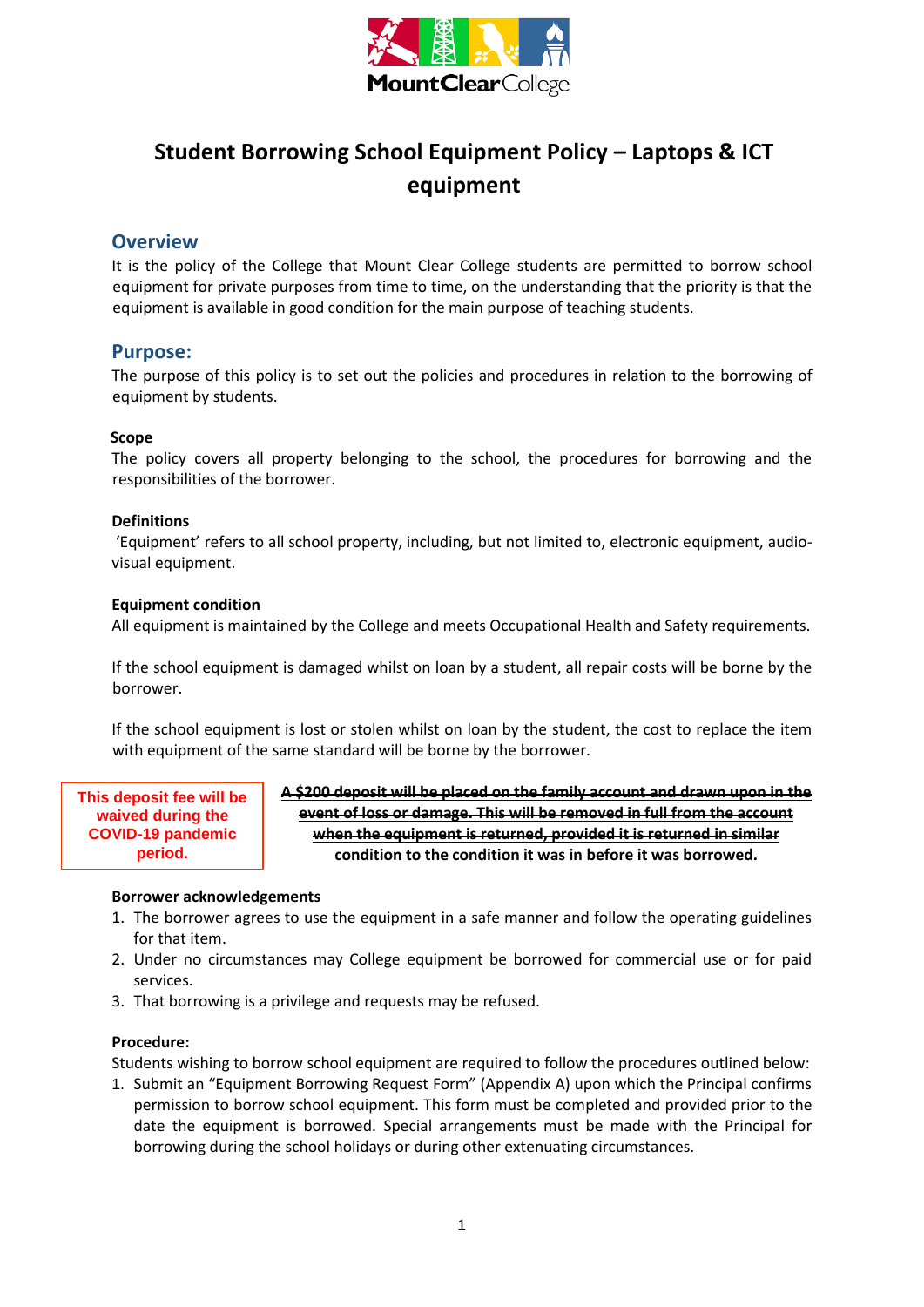- 2. All equipment to be taken for home use must be 'signed out' by the borrower in the Borrowed Equipment Register.
- 3. By signing out equipment, the borrower accepts the following:
	- that when using the borrowed equipment, all operational instructions will be adhered to;
	- that damage to borrowed equipment is the responsibility of the borrower and all repair/replacement costs will be borne by the borrower;
	- that the equipment will be returned with a fully charged battery (if applicable); and
	- that the equipment will be returned on the due date specified in the Equipment Borrowing Request Form. Late penalties may apply should there be any delay in returning the equipment.

All equipment is to be returned to the College Front Office. Return must be acknowledged by both the borrower and the Front Office on the Borrowed Equipment Register.

# **Evaluation and review cycle**

This policy will also be reviewed as part of the College's regular policy review process.

| <b>Date Created</b>           | <b>March 2020</b>                           |
|-------------------------------|---------------------------------------------|
| <b>Approved By</b>            | <b>School Council</b>                       |
| <b>Approval Date</b>          | 16.4.2020                                   |
| <b>Author</b>                 | Principal                                   |
| <b>Responsible for Review</b> | <b>Assistant Principal - Policy Reviews</b> |
| <b>Next Review Date</b>       | April 2022                                  |
| <b>References</b>             | Nil                                         |